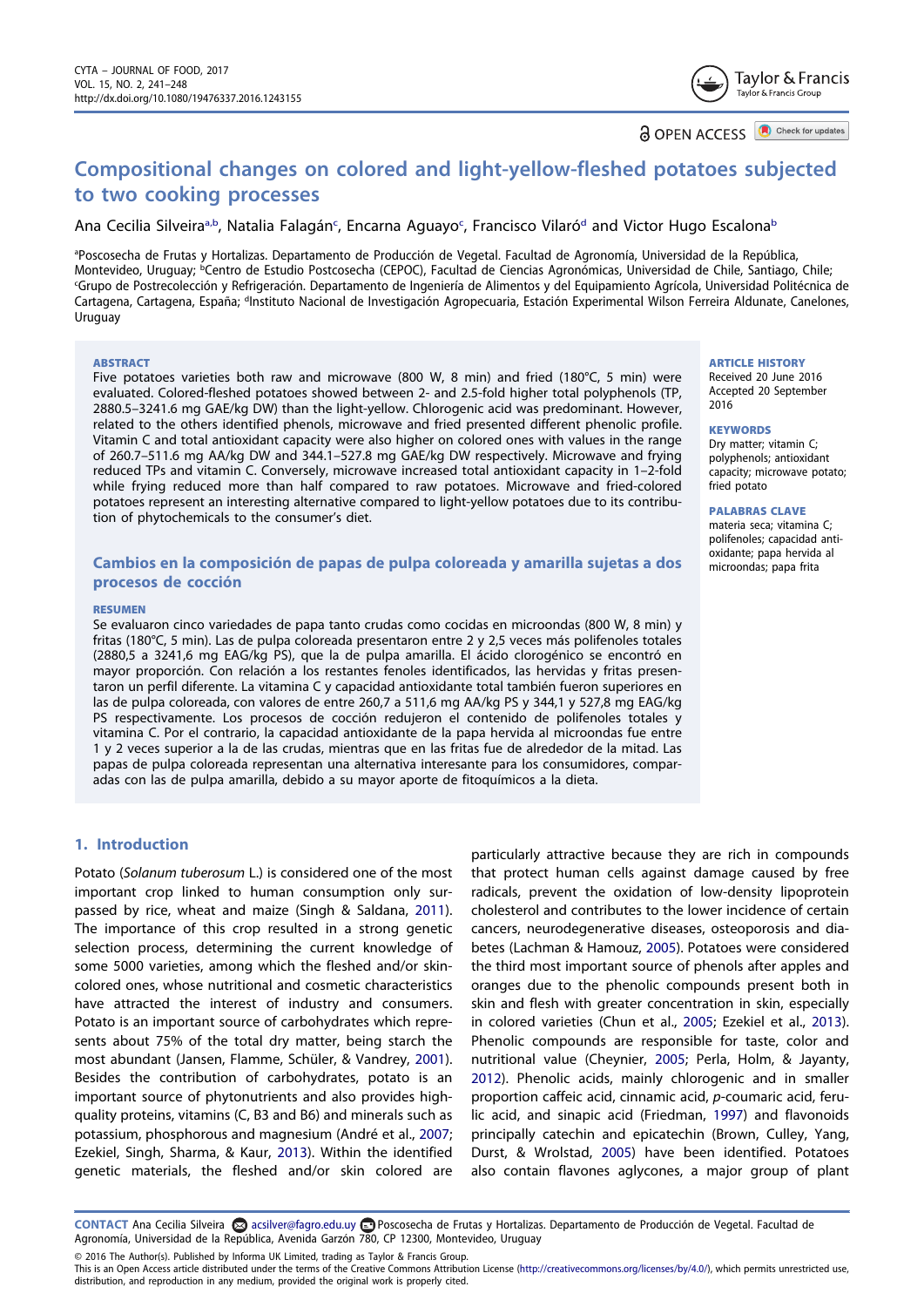phenols, which are potent antioxidants. Scientific studies have shown that red-fleshed potatoes has acylated pelargonidin glycosides while purple-fleshed has acylated malvidin glycosides, petunidin, peonidin and delphinidin (Brown et al., 2005; Lachman et al., 2009). These compounds are responsible of the strong antioxidant power of colored fleshed potatoes.

Fried potatoes made both domestically or industrially, are highly consumed followed by boiling, microwave and baking potatoes. In this sense, the high consumption of chips and the new interests of consumers in innovative, nutrient rich and autochthonous products have arisen the interest of consumers by colored potatoes. However, not all the potato germplasms are appropriate to be cooked on the different forms and misuse resulting in low quality products affecting the consumer acceptability. Potato quality is defined by dry matter contents, starch, reducing sugars and TPs. In the case of potatoes intended for the snack manufacture, dry matter content is of great importance because it determines the absorption of oil during frying, affecting texture and flavor of the final product. Thus, potatoes to be spent on the development of fries should have dry matter content above 20% (Jenkins & Nelson, 1992). Moreover, the different cooking processes have a different impact on phytonutrient content availability (Navarre, Shakya, Holden, & Kumar, 2010).

The present study is aimed to characterize five potato varieties, through the analysis of some phytochemicals, besides determine how they are affected by the two major cooking processes (microwave and fried) and to know if these varieties could be recommended as new ones for cooking.

## 2. Material and methods

# 2.1. Plant material

Five colored potato varieties, obtained from the breeding program of the National Agricultural Research Institute (INIA, Uruguay) harvested in autumn were studied.

Varieties used had light-yellow (cod. 050521), purple (cod. 050214), purple-white (cod. 8050219), red (8050214) and red-white (cod. 8050213) fleshed.

After harvest, potatoes were cured in a ventilated and shading shed, with a temperature of 15°C and 85% RH, during 30 days before processing.

## 2.2. Sample preparation

Three replicates of 15 tubers, previously selected considering a uniform size and the absence of damages, each per variety were washed with tap water, peeled, randomly divided and cut into chips (~0.5-mm thick) and cubes (~1-cm thick). Chips were obtained using a mandolin (Tescoma, Madrid, Spain) while cubes were manually cut using a sharp knife (Ilko, Chile).

Slices were fried while cubes were microwaved under time and temperature condition described later. Samples were maintained in plastics containers with tap water until cooking to prevent browning. All the measurements of the analyzed parameters were conducted in triplicate.

#### 2.3. Raw potato

About 15 g of cubes from the central portion of tuber, for homogeneous samples, were separated and frozen in an −80°C ultralow temperature freezer (Labotec, Montevideo, Uruguay). Then, they were lyophilized during 48 h (Labotec, 01.JLG, Montevideo, Uruguay) and maintained in plastic sealed bags in a box with moisture absorbers until potato characterization.

## 2.4. Microwave potato

Three samples of about 200 g of potato cubes were washed in cold water, centrifuged in a manual domestic centrifuge (Ilko, Santiago, Chile) and placed in plastic containers with 500 mL of water. Then, cubes were placed in a domestic microwave (Daewoo KOG-8A2B, Barcelona, Spain) at 800 W during 8 min, minimal time needed to complete the cooking according to preliminary tests. After that, about 80 g of sample were separated and lyophilized for further analysis.

#### 2.5. Fried potato

In the same way, three samples of about 200 g of chips were washed in cold water, centrifuged in a manual domestic centrifuge (Ilko, Santiago, Chile), superficially dried with paper towels and fried during 5 min in a domestic fryer (Moulinex, Uno, Shanghai, China) with sunflower oil (Optimo, Cousa, Montevideo, Uruguay), preheated at 180°C. The time required for frying was previously determined. After frying, chips were evenly distributed on a tray with paper towels. Also in this case, about 80-g samples were separated and lyophilized for further analysis.

## 2.6. Dry matter determination

Five grams of potato cubes were placed in aluminum foil baskets and subsequently taken to the oven (T6, Heraues Instruments, London, U.K) at 105°C until reached a constant weight, accomplished after 48 h (Cacace, Huarte, & Monti, 1994). Weight was determined with an analytical balance (Hinotek, FA/JA, Ningbo, China). The results were expressed as percentage (%) of the initial weight.

## 2.7. Total polyphenols

Total pholyphenols content was determined following the methodology proposed by Singleton and Rossi (1965) modified by Falagán et al. (2016), using an extract obtained by homogenizing 0.3 g of lyophilized sample with 3 mL of methanol by an Ultraturrax T25 basic (IKA, Berlin, Germany) for 2 min. Extract was subsequently centrifuged (Sigma 1–13, Osterode, Germany) at 15,000 $\times$ q at 4°C during 10 min. Then, a 19.2-µL aliquot was mixed with 29 µL of Folin Ciocalteau reagent 1 N in a 96-well flat bottom plate (Biofil, TCP 011096, Guangdong, China). After 3 min, 192 µL of a 75 g/L sodium carbonate (Na<sub>2</sub>CO<sub>3</sub>) solution was added and immediately mixed. Plates were covered and incubated in dark conditions in an orbital shaker at 25°C and 150 rpm for 2 h. Absorbance was measured in microplate reader (TECAN-Infinite M200, Reading, UK) at 760 nm.

TP content was quantified using commercial standards of gallic acid (Sigma-Aldrich, St. Louis MO, U.S.A) and results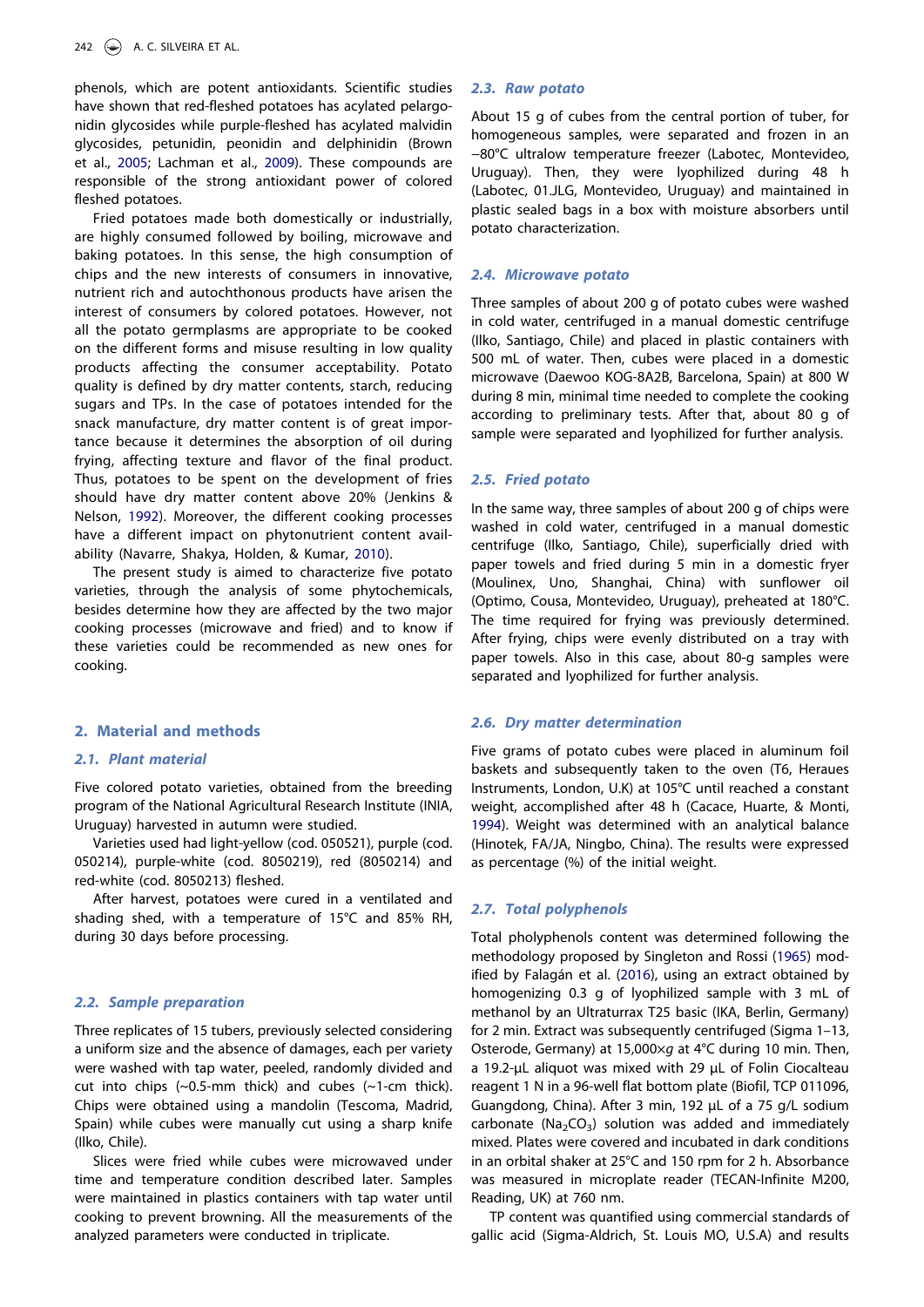were expressed .as mg of gallic acid equivalents (GAE)/kg in dry weight (DW).

#### 2.8. Individual polyphenol determination

Chlorogenic, p-coumaric, caffeic, ellagic and ferulic acid determination was made by high liquid performance chromatography (HPLC). For extraction, 1.5 g of lyophilized samples homogenized for 2 min with 10 mL a solution of 80% methanol; 19.5% ultrapure water and 0.5% acetic acid (CH3COOH) with an Ultraturrax T25 basic (IKA, Berlin, Germany), as it has been proposed by André et al. (2009). Subsequently, samples were centrifuged 10 min at  $9000 \times g$ at 4°C. The supernatant was filtered through a 0.45-µm polytetrafluoroethylene (PTFE) membrane syringe filter (Millex, Sigma-Aldrich, Carlsbad, U.S.A). An aliquot of 10 µL was injected in a HPLC (Series 1100 Agilent Technologies, Waldbronn, Germany) equipped with a photodiode array detector and with a Gemini NX column C18 of 250 mm  $\times$ 4.6 mm, 5 µm (Phenomenex, Torrance CA, U.S.A). The elution solvents were: 0.1% formic acid  $(CH_2O_2)$  in water (A) and  $0.1\%$  CH<sub>2</sub>O<sub>2</sub> in acetonitrile (B). Samples were eluted according to the following binary gradient: starting with 0% B in order to reach 9% B at 10 min, 13% B at 40 min, 35% B at 80 min, 100% B at 88 min, 0% B at 95 min. The elution was performed at 40°C with a flow rate of 1 mL/min (André et al., 2009; Navarre, Pillai, Shakya, & Holden, 2011). Compounds were identified and quantified by conventional retention times using standards with a purity ≥98% provided by Sigma-Aldrich (St. Louis MO, U.S.A). Results were expressed as mg/kg DW.

## 2.9. Vitamin C determination

Ascorbic and dehydroascorbic acids (AA and DHA, respectively) were measured according to the method proposed by Zapata and Dufour (1992) with slight modifications. For the extraction, 2 g of lyophilized sample were homogenized (Ultraturrax T25 basic, IKA, Berlin, Germany) in 10 mL of 0.1 M citric acid ( $C_6H_8O_7$ ); 0.05% ethylenediaminetetraacetic acid (EDTA); 4 mM sodium fluoride (NaF) on methanol water (5:95 v/v) cold buffer during 3 min. Then, the extract was filtered through cheesecloth and the pH was adjusted to 2.35–2.40 using a saturated sodium hydroxide (NaOH) solution. Subsequently, the extract was purified by solid-phase extraction (Sep Pak cartridges C18, Waters, Dublin, Ireland) and filtered through a 0.45-µm PTFE membrane syringe filter (Millex, Sigma-Aldrich, Carlsbad, USA). Prior to injection, 750 µL of the extract were derivatized with 250 µL of 1,2phenylenediamine 7.7 M in an amber vial. The mixture was maintained on ice for 37 min to complete the reaction. After that, 20-µL aliquot was injected in a HPLC (Series 1100 Agilent Technologies, Waldbronn, Germany) equipped with a photodiode array detector and with a Gemini NX C18 column of 250 mm  $\times$  4.6 mm, 5 µm (Phenomenex, Torrance CA, U.S.A). This analysis was performed at isocratic condition using 5 mM hexadecyl trimethyl ammonium bromide (C19H42BrN); 50 mM potassium phosphate monobasic  $(KH_2PO_4)$  and 5% methanol (pH 4.59) at 1.8 mL/min as mobile phase.

AA and DHA were quantified using commercial standards (Sigma-Aldrich, St. Louis MO, U.S.A). Results were expressed as mg ascorbic acid (AA)/kg DW.

# 2.10. Total antioxidant capacity

Total antioxidant capacity was determined through the evaluation of the free radical scavenging capacity according to the 2,2 diphenyl-1-picryhydrazyl (DPPH) free radical assay (Brand-Williams, Cuveliar, & Berset, 1995). Determinations were performed based on the methodology described by Bobo-García et al. (2015) with some modification, by mixing 21  $\mu$ L of the same extract used on TP analysis, with 194  $\mu$ L of methanolic DPPH solution (118 mg/L) on 96-well microplate (Biofil, TCP 011096, Guangdong, China). Before absorbance reading  $(\lambda = 515)$ , in a microplate reader (TECAN-Infinite M200, Reading, U.K). Samples were allowed reacting during 1.5 h under refrigeration and darkness.

TAC was quantified using commercial standards of Trolox (Sigma-Aldrich, St. Louis MO, U.S.A). The results were expressed as mg of Trolox equivalents (TE)/kg DW. These measurements were also performed in triplicate.

# 2.11. Statistical analysis

Data were processed by analysis of variance (ANOVA) and reported as the mean  $\pm$  standard error (SE). Significant differences between treatments were analyzed using Tukey's test ( $p \le 0.05$ ) in the Infostat software package, version 2012 (Universidad Nacional de Córdoba, Argentina).

### 3. Results and discussion

#### 3.1. Dry matter content

Dry matter contents for raw samples were between 22 and 24% (Figure 1). Red-white differed from purple-white and light-yellow fleshed potatoes. Cacace et al. (1994), reported that according to dry matter content, potatoes can be categorized into three groups: high dry matter content (˃20.0%), intermediate dry matter content (between 18.0 and 19.9%) and low dry matter content (˂17.9%). Dry matter determines the potential use and quality of the final product. For frying, potatoes should have higher values in order to limit the oil



Figure 1. Dry matter contents of different varieties of raw potato expressed as percentage (%). Vertical bars indicate the standard error of the means ( $n = 3$ ).

Figura 1. Contenido de materia seca en diferentes variedades de papa cruda expresado como porcentaje (%). Las barras verticales corresponden al error estándar ( $n = 3$ ).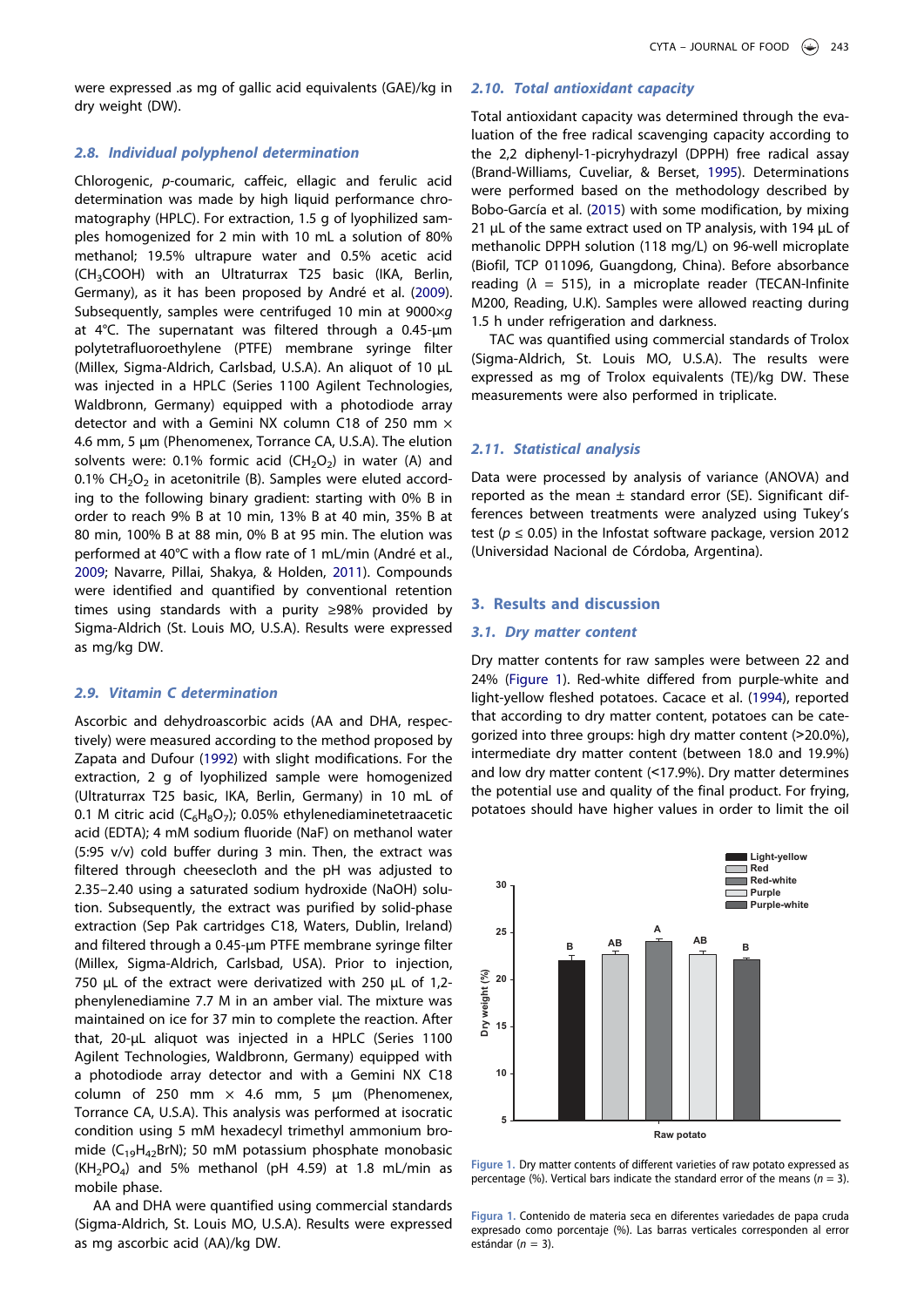absorption during the process. Potatoes with low dry matter content would be appropriate for boiling while those with medium dry matter content would be suitable for puree and roasted (Feltran, Boges-Lemos, & Lopes-Vieites, 2004; Kita, Bąkowska-Barczak, Lisińska, Hamouz, & Kułakowska, 2015). In this sense, measured dry matter indicated that all tested varieties are especially suitable for frying.

## 3.2. Total polyphenols

Raw colored potatoes showed similar TP ranges between 2880.5 and 3241.6 mg GAE/kg DW. These values represented among 2–2.5-fold more than light-yellow fleshed (Figure 2). Other studies have reported similar values as occurred in a characterization of 13 genetic materials with different colored fleshed (Tierno, Hornero-Méndez, Gallardo-Guerrero, López-Pardo, & Ruiz de Galarreta, 2015). According to these authors, TP values ranged from 1420 to 3590 mg GAE/kg DW in raw tubers being purple-fleshed potatoes the richest variety with 2500–3590 mg GAE/kg DW.

TP differences between colored fleshed potatoes and non-colored has a strong genetic component. Colored fleshed potatoes have twice to even 10 times TP, compared to white or yellow fleshed, as reported in several studies (Hamouz, Lachman, Dvořák, Jůzl, & Pivec, 2006; Lewis, Walker, Lancaster, & Sutton, 1998; Mulinacci et al., 2008; Rytel et al., 2014). Differences can be explained by the fact that the compounds responsible for the color belong to the polyphenols group (anthocyanins and proanthocyanidins), so it is expected that those potatoes with intense colors were richer in these compounds.

Microwave potatoes showed a TP between 1152.2 and 1848.6 mg GAE/kg DW, which represented approximately 22–49% lower content than raw potato.

Although, light-yellow potato showed the lowest value, this variety had a high TP retention after microwave with 78% of the initial TP contents (Figure 2). These may be due



Figure 2. Total polyphenols of raw, boiled and fried different potatoes varieties. Vertical bars represent standard error of the means  $(n = 3)$ . Uppercase letters denote significant (Tukey test at  $p \le 0.05$ ) differences among varieties for the same treatment. Lowercase letters denote significant (Tukey test at  $p \leq 0.05$ ) differences among treatments for the same variety.

Figura 2. Polifenoles totales en diferentes variedades de papa cruda, cocida y frita. Las barras verticales corresponden al error estándar ( $n = 3$ ). Letras mayúsculas indican diferencias (Tukey para  $p \le 0.05$ ) entre variedades para el mismo tratamiento. Letras minúsculas indican diferencias (Tukey para  $p \leq 0.05$ ) entre tratamientos para la misma variedad.

to several factors as the greater thermal stability of specific polyphenols of this variety, the synthesis of new compounds and/or structural modifications at matrix cells for this variety in particular, that protect TP avoiding its release. In this sense, some authors claimed that during cooking it is possible the synthesis of new compounds and the modification on potato matrix cells affecting the stability, bioaccessibility, and extractability of these compounds. The changes observed could explain both the high losses and/or high retention of compounds such as TP, related to cooking processes (Ruiz-Rodríguez, Marín, Ocaña, & Soler-Rivas, 2008; Tiam et al., 2016). Hence, besides amount and type of compounds, differences in matrix cells must be also considered to analyze TP evolution during cooking process.

On fried potatoes, TP were between 722.2 and 1704.2 mg GAE/kg DW, meaning a reduction of about 41–65% compared to raw ones. Purple along with the red-white fleshed potatoes had the highest retention. On these two varieties, both forms of preparation (microwave and frying) equally affected TP, since no significant differences were registered. Therefore, both cooking methods have the same impact on TP of these varieties, although the temperature reached in frying is far greater than the achieved in microwave.

Contrary to microwave, the frying process affects largely the polyphenols of the light-yellow variety which had a very low content.

According to Dao and Friedman (1994) and Perla et al. (2012), TP are largely affect by cooking condition especially when high temperatures, long cooking time or the combination of both were used. Although in our study, for TP-richest varieties, it was not fulfilled that the most severe cooking method determined greater TP reduction.

#### 3.3. Individual polyphenols

Chlorogenic acid was found in greater proportion either in raw, microwaved or fried potatoes, representing up to 90% of the phenolic compounds (Table 1). Additionally, p-coumaric, caffeic, ellagic and ferulic acids were also identified besides the cyanidin 3-rutinoside. These results agreed with other studies with potatoes where chlorogenic acid and its isomers (cryptochlorogenic, neochlorogenic and isochlorogenic acid) represented over 90% of phenolic compounds. Moreover, other minority compounds appeared such as: caffeic, p-coumaric, ferulic, sinapic acid, protocatechuic acid and vanillic acids (Ezekiel et al., 2013; Mäder, Rawel, & Kroh, 2009; Malmberg & Theander, 1985; Rytel et al., 2014).

Chlorogenic acid content differed between genetic materials being almost three times higher in raw colored fleshed potatoes with values between 2152.1 and 2541.4 mg/kg DW compared to light-yellow fleshed which showed content around 840.9 mg/kg DW. Variation on caffeic acid between colored fleshed and lightyellow potatoes were also registered. Red fleshed was the richest variety, with 201.4 mg/kg DW, while the light-yellow showed the lowest content (56.3 mg/kg DW).

Navarre et al. (2010) reported that colored potatoes had three to four times more chlorogenic acid, 800–4730 mg/kg DW, than white and yellow fleshed with values ranging from 200 to 760 mg/kg DW. Similar differences were found on the caffeic acid, but in this case, far pronounced variation occurs, since contents ranged from 4.8 to 480 mg/kg DW.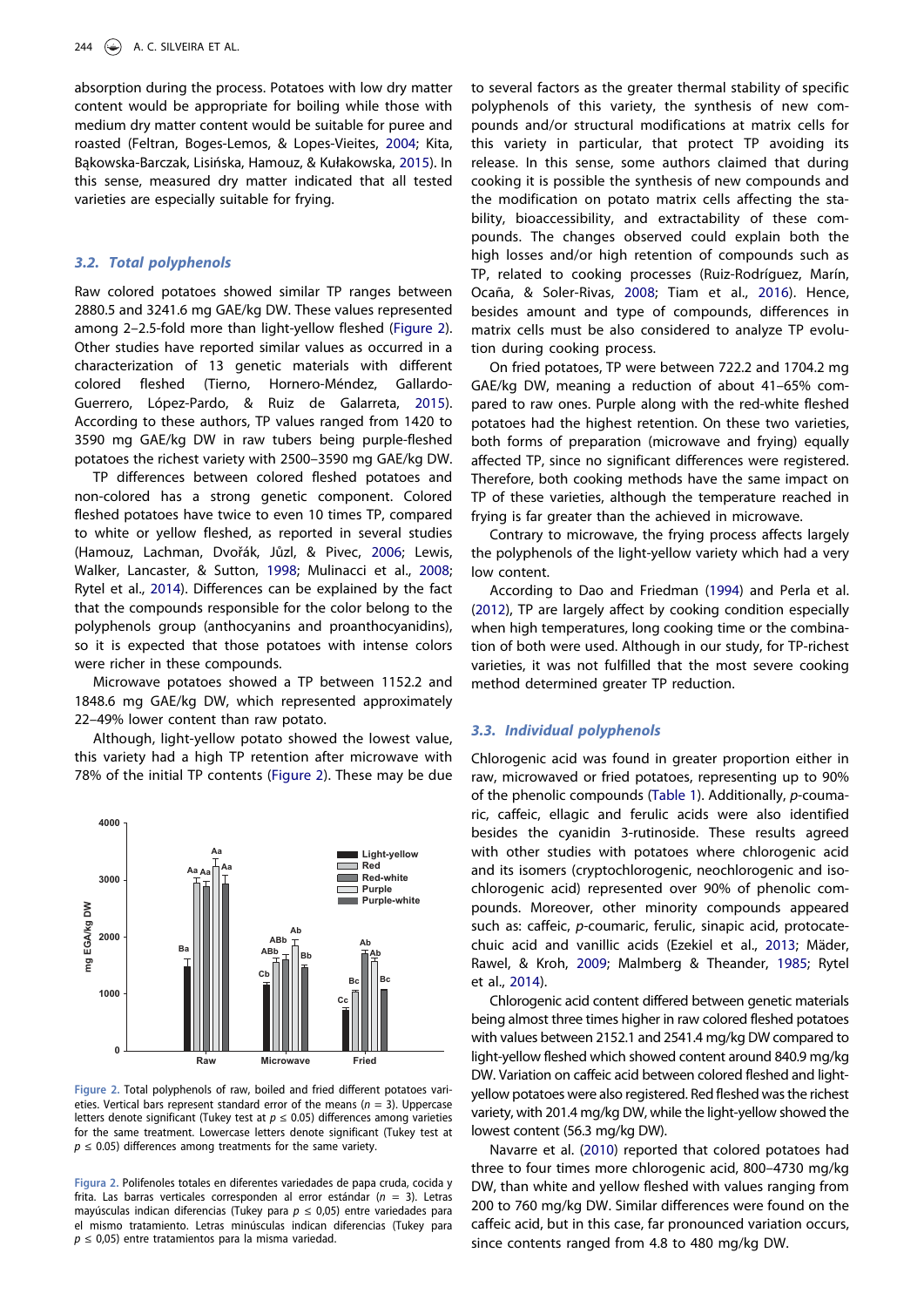Table 1. Individual polyphenols on different varieties of raw, microwave and fried potatoes (mg/kg DW).

|              | Chlorogenic acid        | Caffeic acid         | Cyanidin 3-rutinoside | Ellagic acid         | Ferulic acid      | p-Coumaric acid     |
|--------------|-------------------------|----------------------|-----------------------|----------------------|-------------------|---------------------|
| Light-yellow |                         |                      |                       |                      |                   |                     |
| Raw          | $^{a}840.9 \pm 97.8$ Ba | 56.3 $\pm$ 31.1Ca    | $37.9 \pm 2.5$ Ba     | $82.5 \pm 0.2$ Ca    | nd                | nd                  |
| Microwave    | 483.9 $\pm$ 136.4 Bab   | 46.1 $\pm$ 21.5 Ba   | $39.7 \pm 0.6$ Ba     | $16.5 \pm 7.2$ ABb   | nd                | $29.8 \pm 0.6B$     |
| Fried        | $151.8 \pm 17.8$ Ab     | $35.4 \pm 3.7$ Ba    | nd                    | nd                   | nd                | $104.1 \pm 13.6$ Ba |
| Red          |                         |                      |                       |                      |                   |                     |
| Raw          | $2214.5 \pm 167.3$ Aa   | $201.4 \pm 57.2ABa$  | $128.4 \pm 30.2$ Aa   | $155.6 \pm 13.6$ ABa | $38.6 \pm 3.7Ab$  | $41.7 \pm 8.2$ Ac   |
| Microwave    | $1275.3 \pm 158.1$ Ab   | 145.7 $\pm$ 14.5ABa  | $75.9 \pm 5.3$ ABb    | $56.8 \pm 2.7Ab$     | nd                | $86.8 \pm 3.2$ Ab   |
| Fried        | $445.8 \pm 67.9$ Ac     | $38.2 \pm 4.5Bb$     | nd                    | nd                   | nd                | $208.9 \pm 27.1$ Aa |
| Red-white    |                         |                      |                       |                      |                   |                     |
| Raw          | $2152.1 \pm 202.6$ Aa   | $183.4 \pm 11.9ABa$  | $46.2 \pm 4.4$ Ba     | $61.5 \pm 2.4$ Ca    | $10.8 \pm 0.3B$   | nd                  |
| Microwave    | $901.2 \pm 83.8$ Ab     | $68.8 \pm 18.8$ ABb  | $72.2 \pm 6.9$ ABa    | $30.6 \pm 9.2$ ABa   | nd                | $36.9 \pm 6.5$ Bb   |
| Fried        | 526.6 $\pm$ 25.5 Ab     | $36.1 \pm 0.9Bb$     | nd                    | nd                   | nd                | $106.8 \pm 25.9$ Ba |
| Purple       |                         |                      |                       |                      |                   |                     |
| Raw          | $2541.4 \pm 87.1$ Aa    | $129.6 \pm 52.7Bb$   | $233.8 \pm 16.1$ Aa   | $100.4 \pm 7.4BCa$   | $53.5 \pm 9.5$ Aa | $40.8 \pm 1.5$ Ab   |
| Microwave    | $1237.9 \pm 93.4$ Ab    | $183.6 \pm 18.1$ Aab | $108.5 \pm 19.6$ Ab   | $30.3 \pm 0.8$ ABb   | $47.7 \pm 0.3$ Aa | $50.9 \pm 6.1$ ABb  |
| Fried        | 343.7 $\pm$ 89.6 Ac     | $281.1 \pm 3.7$ Aa   | nd                    | $16.9 \pm 0.4$ Ab    | $60.6 \pm 2.3$ Aa | $118.9 \pm 7.2$ Ba  |
| Purple-white |                         |                      |                       |                      |                   |                     |
| Raw          | $2277.1 + 58.9$ Aa      | $132.9 \pm 21.1$ Ba  | $119.8 \pm 0.8$ ABa   | $178.6 \pm 3.8$ Aa   | nd                | nd                  |
| Microwave    | $765.4 \pm 27.9$ Bb     | $172.8 \pm 13.5ABa$  | $54.4 \pm 1.4Bb$      | $9.8 \pm 0.5$ Bb     | nd                | $15.1 \pm 0.4Bb$    |
| Fried        | $362.1 \pm 16.4$ Ac     | $126.7 \pm 4.9$ Ba   | nd                    | nd                   | nd                | 94.6 $\pm$ 5.9 Ba   |
| а., .        |                         |                      |                       |                      |                   |                     |

<sup>a</sup>Values are means  $\pm$  standard error of the means ( $n = 5$ )

Means followed by different letters, uppercase and lowercase for varieties and cooking method (within the same variety), respectively, are statistically different according to Tukey test at  $p \leq 0.05$ .

nd: not detected

<sup>a</sup> Los valores son medias  $\pm$  error estándar (n = 5)

Medias seguidas por diferentes letras, mayúsculas para variedad y minúsculas para método de cocción (dentro de la misma variedad), respectivamente, son estadísticamente diferentes de acuerdo al test de Tukey para  $p \leq 0.05$ .

nd: no detectado.

Cyanidin 3-rutinoside and ellagic acid appeared in minor quantity in raw potato, with values between 46.2 and 128.4 mg/kg DW and 61.5 and 178.6 mg/kg DW, respectively. As expected, purple and pink potatoes were the richest in cyanidin 3-rutinoside since this compound is associated with the characteristic color of them. Furthermore, ferulic and p-coumaric acid were only detected on these varieties.

As observed in TP, the cooking process provoked reductions in chlorogenic acid which reached 42–50% in microwave and 75–86% on fried potatoes when compared to raw ones. In microwave potatoes, purple and red fleshed registered the highest values. However, no differences among varieties were registered on fried potatoes. Only in light-yellow-fleshed potato, chlorogenic acid did not show differences between raw and microwave potatoes. This is in accord to the highest TP retention reported on these varieties. Unlike chlorogenic acid, caffeic acid seemed to be more stable during cooking since no differences were observed between the levels found on raw and microwave potatoes, except in red-white fleshed.

Cyanidin 3-rutinoside and ellagic acid were also affected by microwave. The measured amounts were 108.5 and 39.7 mg/kg DW and 56.8 and 9.8 mg/kg DW, respectively, corresponding to a reduction of about 50–76% compared to the raw material. Furthermore, both cyanidin 3-rutinoside and ellagic acid were totally degraded by the frying process.

P-coumaric was found in greater proportion in fried potatoes with content around 94.6 and 208.9 mg/kg DW, representing between 3 and 5 times higher than the content found in raw potato. Even though purple- and red-white-fleshed potatoes did not differ on TP, both microwave as fried, they presented different phenolic profile. Purple-white fleshed showed chlorogenic, caffeic, ferulic acid and p-coumaric acid, the red and purple varieties presented chlorogenic, caffeic and p-coumaric acid.

Therefore, TP did not depend on the same phenolic profile and the cooking method affect not only the quantity but the type of compounds present in a given matrix.

Variation on phenolic compounds in sweet potato, as a result of cooking was also reported by Takenaka, Nanayama, Isobe and Murata (2006) who said it depends on factors such as leaching into water, heat degradation, oxidation by polyphenol oxidase and isomerization process.

The impact of different cooking processes, conventional boiled (boiling water, 600 s) and microwave baking (300 W, 180 s) on phenolic compounds of peeled potato cv. Agria were evaluated by Barba, Calabretti, d´Amore, Piccinelli and Rastrelli (2008). These authors reported that the losses depended on how aggressive was the cooking method. The conventional boiled determined the highest losses varying between 85.6% and 94.8% while microwave baking is considered less aggressive, varying between 49.6 and 77.3.

More recently, Tiam et al. (2016) reported a reduction of 33.8 and 21% of the chlorogenic acid content in purplefleshed potato after frying at 191°C for 2 min and microwaving at 1000 W for 6 min, respectively. As observed in our work, the authors mentioned that each phenolic acid had different thermal stability which determines that they were differentially affected by the cooking method, depending on temperature and exposure time. However, contrary to our finding, they reported that caffeic acid was more easily degraded when compared to ferulic acid.

#### 3.4. Vitamin C content

The vitamin C content showed on Figure 3, corresponds to AA contents since DHA values were very low or not detected (data not shown). Noticeable differences between the

Tabla 1. Polifenoles individuales en diferentes variedades de papa cruda, cocida al microondas y frita (mg/kg PS).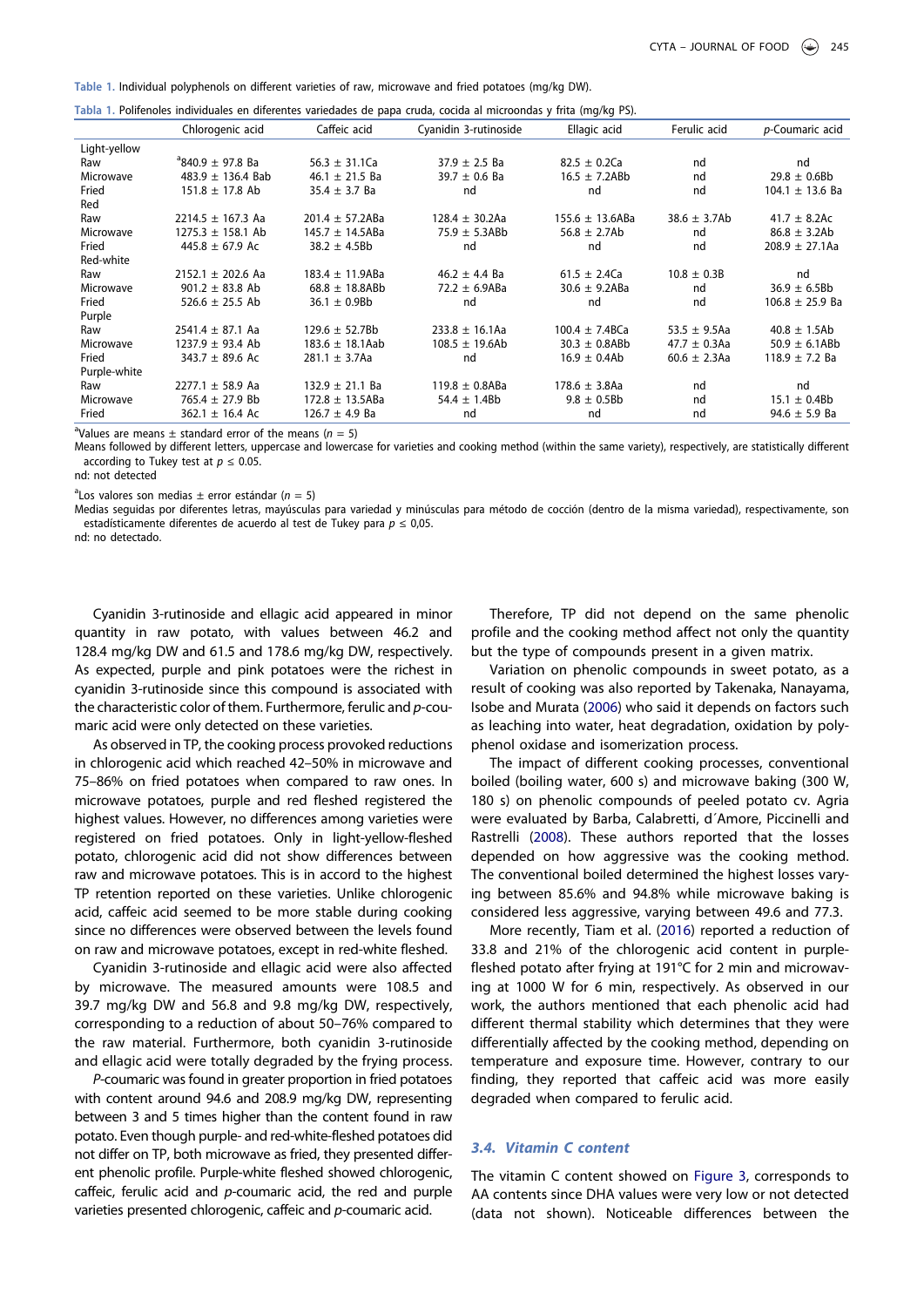

Figure 3. Vitamin C contents of raw, boiled and fried different potatoes varieties. Vertical bars represent standard error of the means ( $n = 3$ ). Uppercase letters denote significant (Tukey test at  $p \leq 0.05$ ) differences among varieties for the same treatment. Lowercase letters denote significant (Tukey test at  $p \le 0.05$ ) differences among treatments for the same variety.

Figura 3. Vitamina C en diferentes variedades de papa cruda, cocida y frita. Las barras verticales corresponden al error estándar ( $n = 3$ ). Letras mavúsculas indican diferencias (Tukey para  $p \le 0.05$ ) entre variedades para el mismo tratamiento. Letras minúsculas indican diferencias (Tukey para  $p \le 0.05$ ) entre tratamientos para la misma variedad.

analyzed genetic materials were found. Vitamin C contents range from 173.2 to 511.6 mg/kg DW.

Especially in the case of native potato, a great variability was recorded on previous works. In this sense, in a characterization study of raw peeled tubers from 25 Andean potatoes, vitamin C contents varied from 223.2 to 1214.3 mg/kg DW (Burgos, Auqui, Amoros, Salas, & Bonierbale, 2009). Therefore, the values measured in our work are in the range of the reported by these authors.

Vitamin C on colored fleshed potatoes was about 1.5–3 folds higher than light-yellow potato. Highest content corresponded to purple-fleshed potatoes followed by red- and purple-white-fleshed varieties.

Microwave and specially frying process caused a substantial reduction on vitamin C. Accordingly, frying induced vitamin C losses 60–72% while microwave only led 35– 54%. In both cases, the lowest impact was registered on purple- and red-fleshed varieties which exhibit the highest retention.

Despite degrading after cooking, retained on colored potatoes after microwave (169.1–308.1 mg AA/kg DW), turn it into an interesting source of vitamin C to the diet. Kapusta-Duch and Leszczyńska (2013) reported that vitamin C contents of different cruciferous vegetables varied between 4300 and 4600 mg/kg DW, therefore, colored potatoes would provide by 8–11% of vitamin C provided by these species.

Colored potatoes continued having higher vitamin C content than light-yellow fleshed ones. Therefore, it should be preferred colored fleshed for cooking, since vitamin C remained higher after the process.

Vitamin C is easily degraded by various factors including the temperature. Therefore, it was expectable that it was largely affected after cooking, especially in frying process where potatoes were exposed to 180°C for 5 min. Tiam et al. (2016) reported the effects of different cooking treatments on the vitamin C contents in purple-fleshed potatoes. These authors found that the greatest vitamin C losses were

observed after air-frying, frying and stir-frying (90.4%, 83.4% and 55.5%, respectively), followed by baking, boiling, steaming and microwaving (71.6%, 40.8%, 23.6% and 7.5%, respectively). The temperature and cooking time are determining factors on the magnitude of vitamin C reduction. This is due to the heat-sensitive ascorbic acid with the intensity and time of the thermal treatment applied. The decrease in vitamin C content in the thermal treatment can be explained by the oxidation of ascorbic acid into dehydroascorbic acid, which is irreversibly converted into 2,3-diketogulonic acid (Davey et al., 2000). However, Ikanone and Oyekan (2014) reported that the boiling and frying of Irish potato resulted in a loss of 373 mg/ L (63.9%) and 304 mg/L (53.9%) vitamin C, respectively.

#### 3.5. Total antioxidant capacity

The TAC of the potato varieties studied is depicted on Figure 4. Raw potato contents were about 250.9 and 527.8 mg/kg DW. TAC measured on colored fleshed was 1.32–2.03-folds higher than those obtained in light-yellow potato. Fleshed varieties showed differences between them where the higher TAC was registered on purple fleshed potato and the lowest values corresponded to red-white fleshed one.

Differences in TAC values observed on potato varieties analyzed have been previously reported by other authors attached to genetic variability. Genotype is responsible for determining the potential ability to synthesize and accumulate quantities and/or types of TAC responsible compounds (Kita et al., 2015; Shahidi & Naczk, 1995; Wang, Cao, & Prior, 1997). Kita et al. (2015) recently reported that purple-fleshed potatoes are very rich in TAC.

Moreover, it is mentioned that TP are primarily responsible for the TAC of colored potatoes varieties (Lachman et al., 2009; Stushnoff et al., 2008). Nevertheless, in our study, it seems that the variations found on TAC would be more linked to other compounds such as vitamins and not to TP. This thought is based on the fact that colored fleshed



Figure 4. Total antioxidant capacity of raw, boiled and fried different potatoes varieties. vertical bars represent standard error of the means ( $n = 3$ ). Uppercase letters denote significant (Tukey test at  $p \leq 0.05$ ) differences among varieties for the same treatment. Lowercase letters denote significant (Tukey test at  $p \leq 0.05$ ) differences among treatments for the same variety.

Figura 4. Capacidad antioxidante total en diferentes variedades de papa cruda, cocida y frita. Las barras verticales corresponden al error estándar (n = 3). Letras mayúsculas indican diferencias (Tukey para  $p \le 0.05$ ) entre variedades para el mismo tratamiento. Letras minúsculas indican diferencias (Tukey para  $p \le 0.05$ ) entre tratamientos para la misma variedad.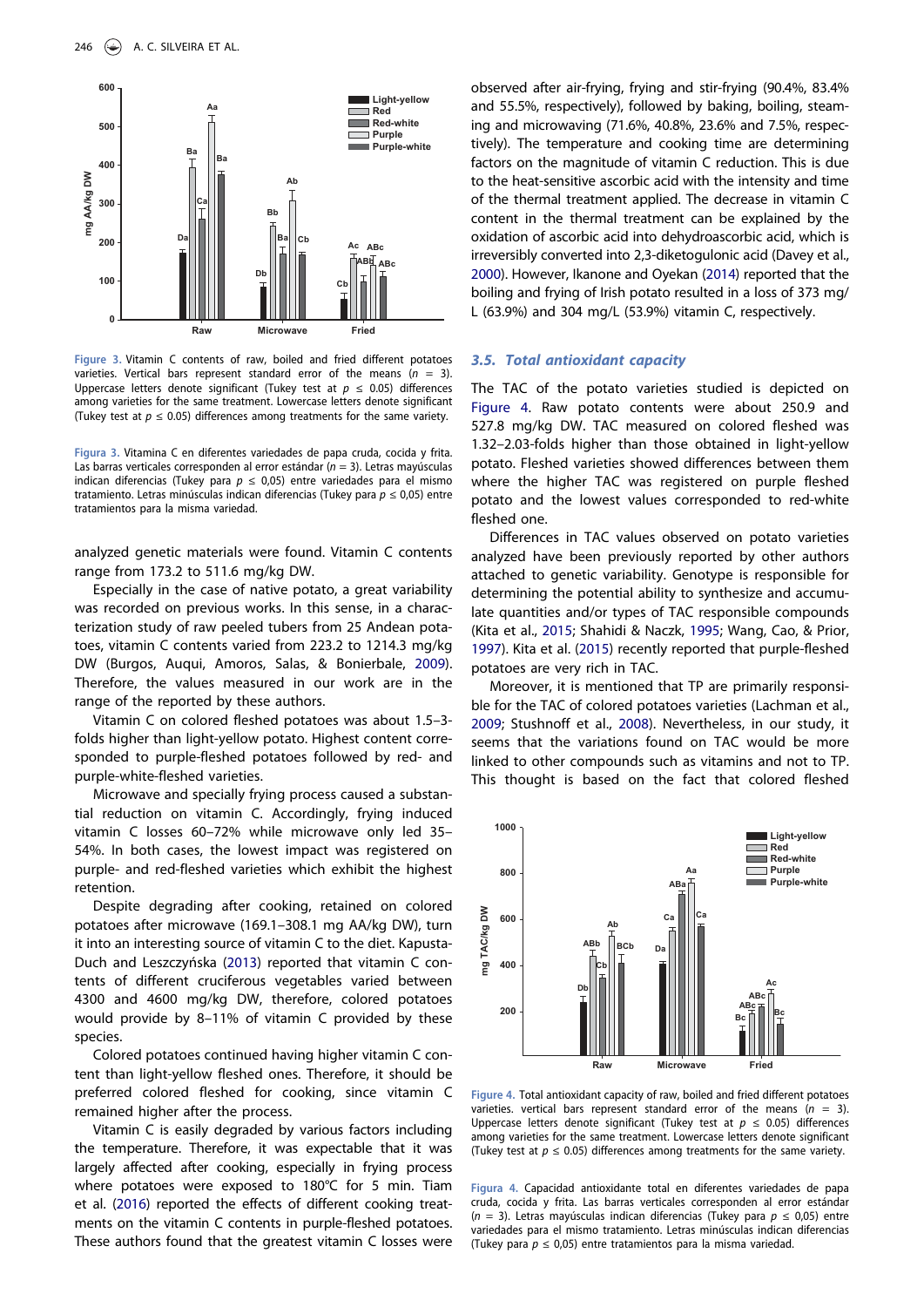potatoes showed no differences in TP, but they differed on vitamin C content besides vitamin C follows the same trend that the observed on TAC.

Regarding the cooking method, the microwave increased TAC levels ranging between 549.1 and 759.7 mg/kg DW. The highest TAC levels corresponded to purple- and red-fleshed potatoes.

Moreover, fried potato showed TAC values between 116.9 and 277.4 mg/kg DW achieving reductions of up to 58% related to the raw potato. In this case no substantial differences were observed between varieties.

Experimental results obtained by Faller and Fialho (2009) indicated an increase in TAC after cooking linked to the fact that in raw vegetables predominate hydrolyzable polyphenols whereas in cooked ones predominate the soluble polyphenols. Additionally, as a result of cooking, the enzymatic activity is also affected, so the highest TAC values can be due to a less degradation occurrence (Navarre et al., 2010).

### 4. Conclusions

All the analyzed varieties showed good aptitude to frying according to dry matter content. Colored-fleshed potatoes presented between 1.5- and 3-fold higher phytochemicals contents related to the light-yellow variety. Within the colored-fleshed group, purple, pink-white varieties were the richest in phytochemicals. Microwave and frying reduced phenolic compounds and vitamin C contents. Chlorogenic acid was the phenolic predominant on raw potatoes while boiled and fried presented different phenolic profile.

Under these cooking methods, colored-fleshed potatoes presented higher contents than light-yellow potato so that varieties could be an alternative to traditional potato varieties for its richness in phytochemicals.

#### Acknowledgments

The authors are grateful to CONICYT-CHILE (FONDECYT Postdoctoral Project No. 3130363) for financial support.

# Disclosure statement

No potential conflict of interest was reported by the authors.

## Funding

This work was supported by the Comisión Nacional de Investigación Científica y Tecnológica [FONDECYT Postdoctoral Project No. 3130363];

#### References

- André, C.M., Ghislain, M., Bertin, P., Oufir, M., Herrera, M., Del, R. . . . Evers, D. (2007). Andean potato cultivars (Solanum tuberosum L.) as a source of antioxidant and mineral micronutrients. Journal of Agricultural and Food Chemistry, 55(2), 366–378. doi:10.1021/jf062740i
- André, C.M., Oufir, M., Hoffmann, L., Hausman, J.-F., Rogez, H., Larondelle, Y., & Evers, D. (2009). Influence of environment and genotype on polyphenol compounds and in vitro antioxidant capacity of native Andean potatoes (Solanum tuberosum L.). Journal of Food Composition and Analysis, 22(6), 517–524. doi:10.1016/j. jfca.2008.11.010
- Barba, A., Calabretti, A., D´Amore, M., Piccinelli, A., & Rastrelli, L. (2008). Phenolic constituents levels in cv. Agria potato under microwave processing. LWT-Food Science and Technology, 41(10), 1919–1926. doi:10.1016/j.lwt.2008.02.004
- Bobo-García, G., Davidov-Pardo, G., Arroqui, C., Vírseda, P., Marín-Arroyo, M.R., & Navarro, M. (2015). Intra-laboratory validation of microplate methods for total phenolic content and antioxidant activity on polyphenolic extracts, and comparison with conventional spectrophotometric methods. Journal of the Science of Food and Agriculture, 95(1), 204–209. doi:10.1002/jsfa.6706
- Brand-Williams, W., Cuveliar, M.E., & Berset, C. (1995). Use of free radical method to evaluate antioxidant activity. LWT-Food Science and Technology, 28(1), 25–30. doi:10.1016/S0023-6438(95)80008-5
- Brown, C.R., Culley, D., Yang, C., Durst, R., & Wrolstad, R. (2005). Variation of anthocyanin and carotenoid contents and associated antioxidant values in potato breeding lines. Journal of the American Society for Horticultural Science, 130(2), 174–180.
- Burgos, G., Auqui, S., Amoros, W., Salas, E., & Bonierbale, M. (2009). Ascorbic acid concentration of native Andean potato varieties as affected by environment, cooking and storage. Journal of Food Composition and Analysis, 22(6), 533–538. doi:10.1016/j. jfca.2008.05.013
- Cacace, J.E., Huarte, M.A., & Monti, M.C. (1994). Evaluation of potato cooking quality in Argentina. American Journal of Potato Research, 71 (3), 145–153. doi:10.1007/BF02849049
- Cheynier, V. (2005). Polyphenols in foods are more complex than often thought. American Journal of Clinical Nutrition, 81(1), 223S–229S.
- Chun, O.K., Kim, D.-O., Smith, N., Schroeder, D., Han, J.T., & Lee, C.Y. (2005). Daily consumption of phenolics and total antioxidant capacity from fruit and vegetables in the American diet. Journal of the Science of Food and Agriculture, 85, 1715–1724. doi:10.1002/jsfa.2176
- Dao, L., & Friedman, M. (1994). Chlorophyll, chlorogenic acid, glycoalkaloid and inhibitor content in fresh and green potatoes. Journal of Agriculture and Food Chemistry, 42(3), 2152–2156. doi:10.1021/ if00039a006
- Davey, M.W., Van Montagu, M., Inzé, D., Sanmartin, M., Kanellis, A., Smirnoff, N. ... Fletcher, J. (2000). Plant L-ascorbic acid: Chemistry, function, metabolism, bioavailability and effects of processing. Journal of the Science of Food and Agriculture, 80, 825–860. doi:10.1002/(SICI) 1097-0010(20000515)80:7<825::AID-JSFA598>3.0.CO;2-6
- Ezekiel, B., Singh, N., Sharma, S., & Kaur, A. (2013). Beneficial phytochemicals in potato. A review. Food Research International, 50(2), 487–496. doi:10.1016/j.foodres.2011.04.025
- Falagán, N., Artés, F., Gómez, P., Artés-Hernández, F., Conejero, W., & Aguayo, E. (2016). Deficit irrigation strategies enhance health-promoting compounds through the intensification of specific enzymes in early peaches. Journal of the Science of Food and Agriculture, 96(5), 1803–1813. doi:10.1002/jsfa.7290
- Faller, A.L.K., & Fialho, E. (2009). The antioxidant capacity and polyphenol content of organic and conventional retail vegetables after domestic cooking. Food Research International, 42(1), 210–215. doi:10.1016/j.foodres.2008.10.009
- Feltran, J.C., Boges-Lemos, L., & Lopes-Vieites, R. (2004). Technological quality and utilization of potato tuber. Scientia Agricola, 61(6), 598– 603. doi:10.1590/S0103-90162004000600006
- Friedman, M. (1997). Chemistry, biochemistry, and dietary role of potato polyphenols. A review. Journal of Agricultural and Food Chemistry, 45 (5), 1523–1540. doi:10.1021/jf960900s
- Hamouz, K., Lachman, J., Dvořák, P., Jůzl, M., & Pivec, V. (2006). The effect of site conditions, variety and fertilization on the content of polyphenols in potato tubers. Plant Soil and Environment, 52, 407–412. doi:10.1007/BF02861591
- Ikanone, C.E.O., & Oyekan, P.O. (2014). Effect of boiling and frying on the total carbohydrate, vitamin C and mineral contents of Irish (Solanun tuberosum) and sweet (Ipomea batatas) potato tubers. Nigerian Food Journal, 32(2), 33–39. doi:10.1016/S0189-7241(15) 30115-6
- Jansen, G., Flamme, W., Schüler, K., & Vandrey, M. (2001). Tuber and starch quality of wild and cultivated potato species and cultivars. Potato Research, 44(2), 137–146. doi:10.1007/BF02410100
- Jenkins, P.D., & Nelson, D.G. (1992). Aspects of nitrogen fertilizer rate on tuber dry matter content of potato cv. Record. Potato Research, 35(2), 127–132. doi:10.1007/BF02357605
- Kapusta-Duch, J., & Leszczyńska, T. (2013). Comparison of vitamin C and β-carotene in cruciferous vegetables grown in diversified ecological conditions. Polish Journal of Environmental Studies, 22 (1), 167–173.
- Kita, A., Bąkowska-Barczak, A., Lisińska, G., Hamouz, K., & Kułakowska, K. (2015). Antioxidant activity and quality of red and purple flesh potato